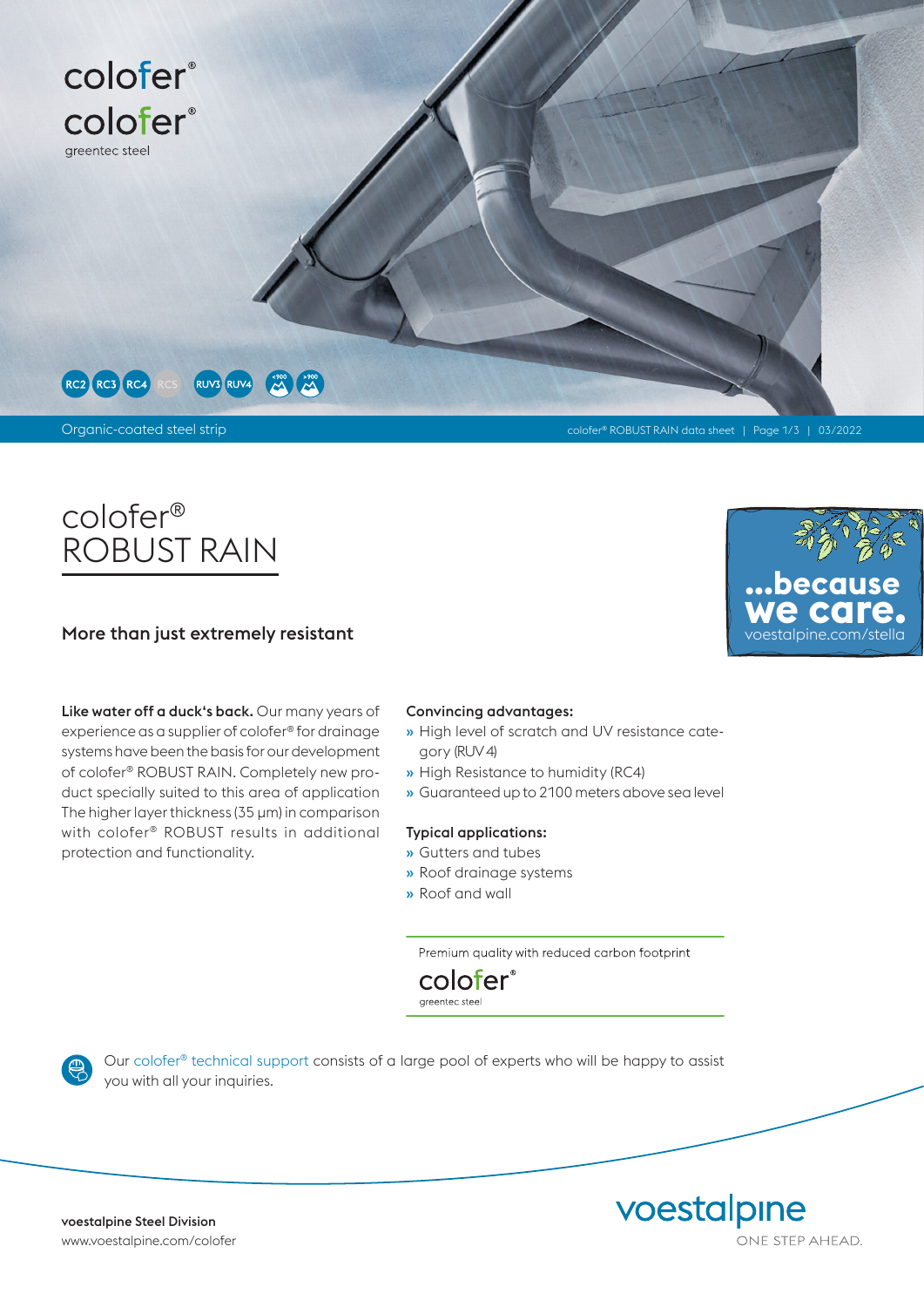# colofer® colofer®

greentec steel

| Properties                                           | Testing standard/Inspection requirement | <b>Typical values</b>                                                                                      |  |  |  |
|------------------------------------------------------|-----------------------------------------|------------------------------------------------------------------------------------------------------------|--|--|--|
| Coating thickness                                    | EN 13523-1                              | approx. 35 µm                                                                                              |  |  |  |
| Color                                                | EN 13523-3                              | upon agreement                                                                                             |  |  |  |
| Gloss (60°)                                          | EN 13523-2                              | 20                                                                                                         |  |  |  |
| Adhesion after cupping                               | EN 13523-6                              | 6 mm Gt0B                                                                                                  |  |  |  |
| Adhesion after bending                               | EN 13523-7                              | $\leq$ 1 T peel adhesion                                                                                   |  |  |  |
| Crack formation during bending                       | EN 13523-7                              | $\leq$ 2 T free of cracks                                                                                  |  |  |  |
| Scratch resistance                                   | based on EN 13523-12                    | $\geq$ 35 N                                                                                                |  |  |  |
| Temperature resistance (during use)                  |                                         | from -20 to +80 °C <sup>1)</sup>                                                                           |  |  |  |
| Resistance to humidity<br>» Continuous humidity test | EN 13523-25                             | Test duration: 750 h<br>No formation of blisters on surface                                                |  |  |  |
| Corrosion resistance<br>» Salt spray test            | EN 13523-8                              | Test duration: 360 h<br>Average creepage (scratch to Zn)<br>2 mm max., no formation of blisters on surface |  |  |  |
| Corrosion protection class                           | DIN 55928-8: 1994                       | KIII                                                                                                       |  |  |  |
| Corrosivity category on Z275/ZM120 substrate         | DIN 55634: 2010                         | C <sub>3</sub>                                                                                             |  |  |  |
| RC category                                          | EN 10169                                | RC4 on Z275                                                                                                |  |  |  |
| CPI category                                         | EN 10169                                | CPI <sub>4</sub>                                                                                           |  |  |  |
| UV resistance category <sup>2)</sup>                 | EN 10169                                | RUV <sub>4</sub>                                                                                           |  |  |  |
| Surface appearance                                   |                                         | structured                                                                                                 |  |  |  |
| Fire classification                                  | EN 13501-1                              | ⊜                                                                                                          |  |  |  |

Upon request

All testing standards are the most recent version as long as a year is not indicated.

1) No delamination of coating on even surfaces throughout guarantee period for coating adhesion. Color shades will change as a result of long-term stress at high temperature. 2) UV resistance category depends heavily on color. The respective RUV class is achievable only for colors noted in table "Overview of color shades" in the Technical Terms of Delivery for colofer®. Additional colors upon request.